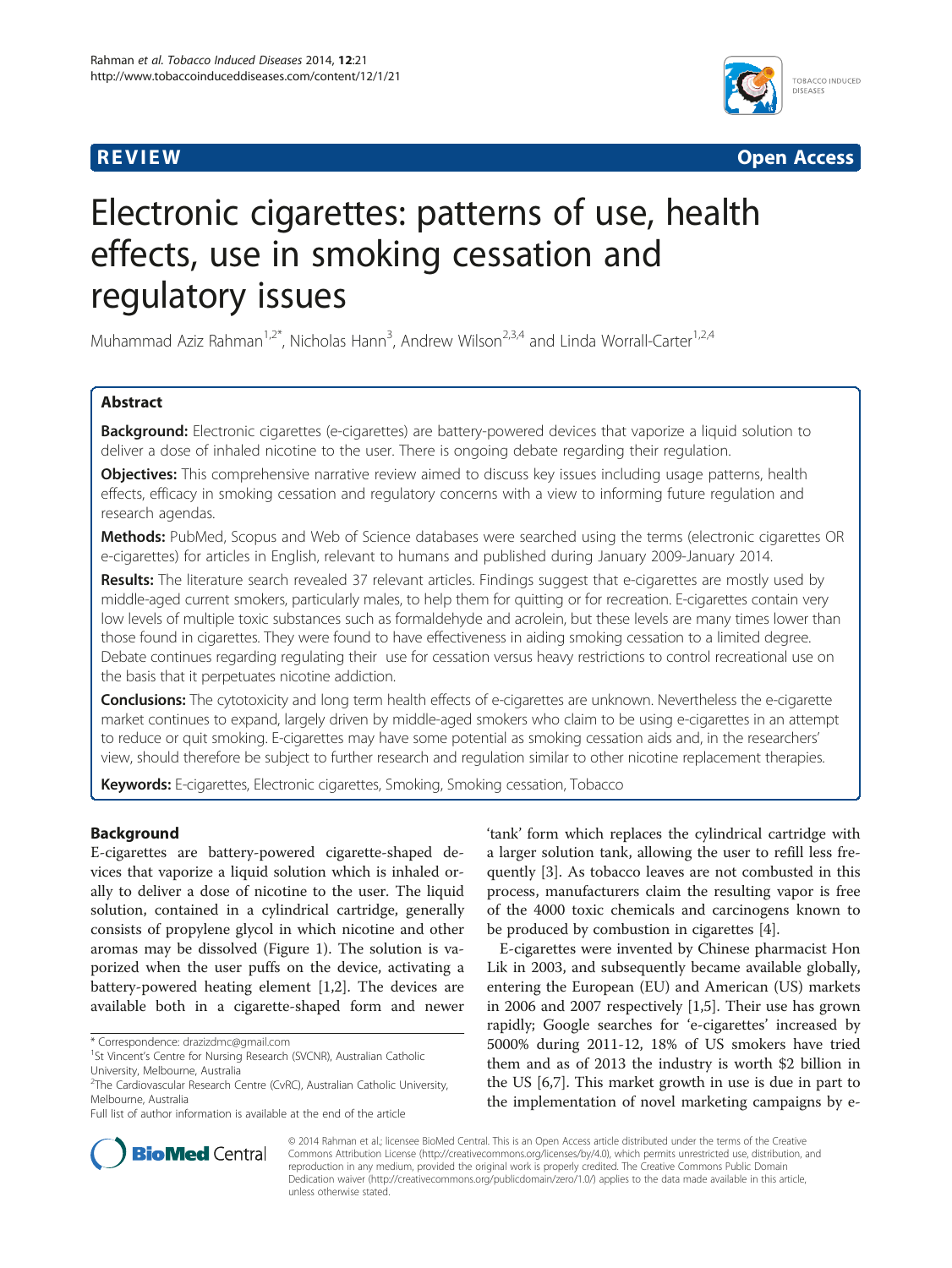

<span id="page-1-0"></span>

cigarette manufacturers, including large tobacco companies that own some e-cigarette producers [[7](#page-7-0)]. Indeed, in absence of market regulation, \$15.7 million was spent on e-cigarette advertising by US manufacturers in the first quarter of 2013 alone [[7\]](#page-7-0).

There is much debate about the potential of e-cigarettes in various capacities, but given the relative paucity of scientific research investigating their safety and efficacy, they present a pressing dilemma to regulatory authorities. On the one hand, they have the potential to become a valuable smoking cessation aid and contribute to the momentum of existing tobacco control programs [[8\]](#page-7-0). One study showed them to be as effective as nicotine patches in helping smokers to quit and superior to nicotine patches in reducing the number of cigarettes individuals smoked [[9](#page-7-0)]. Conversely, there is concern that as long as they are unregulated, e-cigarettes may serve to re-normalize and reglamorize smoking to vulnerable youth and developing world populations, thereby undermining the success of tobacco control activities [[10](#page-7-0)].

Current debate about the devices is focused on their regulation, with a decision having been made in the EU and regulations set to be decided on in the US in mid-2014. Regulatory decisions will closely dictate the trajectory of the e-cigarette, both as a tool in tobacco harm reduction strategies and as a commercial product [\[6,11](#page-7-0)]. Public health researchers favoring the devices' role in smoking cessation are arguing for a compromise of measured regulation, at least at the outset, so as not to regulate the products out of existence [[11\]](#page-7-0). Proponents of this argument cite unexpected consequences of existing laws on nicotine replacement products which they argue make them so restricted and unappealing that they act as a disincentive to quit smoking [[11\]](#page-7-0). On the other hand, researchers that are skeptical of the devices' potential role in tobacco harm reduction are arguing for strict regulation. They liken e-cigarettes to filtered and light cigarettes which were marketed as harm reduction

strategies, but actually acted as disincentives to quitting and rather augmented tobacco use [[6\]](#page-7-0).

The objective of this paper is to provide a comprehensive narrative review of the existing literature pertaining to e-cigarettes, including usage patterns, motivations for use, health effects, potential role in smoking cessation and a summary of the current regulatory debate. By collating the findings of key research in these areas, this paper aims to inform regulatory decisions and highlight areas for further investigation.

## The device

Figure 1 illustrates the components of a standard e-cigarette. When the user inhales, airflow is created which activates the flow trigger. Then the LED light turns on and the heating element vaporizes the solution in the cartridge (which contains propylene glycol, nicotine and sometimes flavorings) into mist. The nicotine containing mist is then inhaled by the user [[15](#page-8-0)]. Refill solutions in nicotine cartridges have been shown to contain low levels of several toxic substances [[12-14\]](#page-8-0). These substances include carbonyl compounds, volatile organic compounds, nitrosamines, ultrafine particulate matter and heavy metals [[4,](#page-7-0)[12](#page-8-0)-[14](#page-8-0)]. These substances are of interest because they are known to be implicated in various disease processes. For example, carbonyl compounds detected include formaldehyde and acetaldehyde (known to be carcinogenic) and acrolein (implicated in the pathogenesis of cardiovascular diseases) [\[12\]](#page-8-0). Propylene glycol acts as the humectants in most refill solutions and whilst it is not cytotoxic in its liquid form, it has been found to exacerbate allergic respiratory symptoms including rhinitis and asthma, and the safety of inhaling its vaporized form, especially in the long-term, has not been tested in humans [[13,15](#page-8-0)].

# Methods

PubMed, Scopus and Web of Science databases were selected as the primary databases. We used the following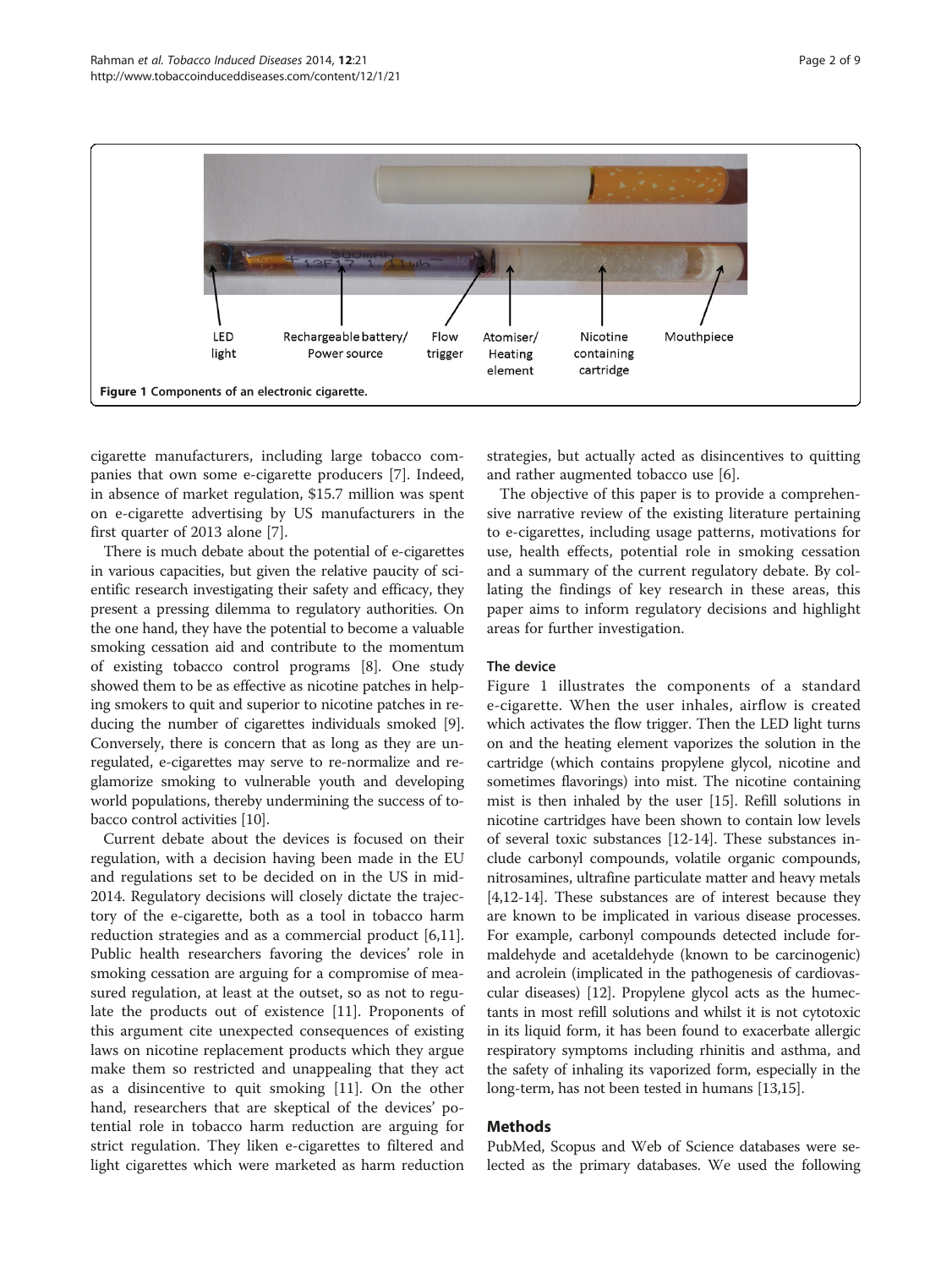search terms: (electronic cigarettes OR e-cigarettes). Fields were limited to 'title and abstract' for PubMed with 'keywords' also included for Scopus. We used 'topic' field for Web of Science searches. Searches were limited to English language, humans and published in the five years from January 2009 to January 2014. Our objective was to find articles on e-cigarettes which focused on the aims of this paper. Inclusion criteria were: articles focused on e-cigarettes specifically (not other smoking cessation therapies) and focused on any of the five key themes (usage patterns, motivations for use, health effects, potential role in smoking cessation and the current regulatory debate) according to the objective of this manuscript. Firstly, titles and abstracts were assessed, and then articles were included or excluded based on their relevance. The literature search revealed 37 relevant articles. Each of the articles was reviewed in details and summarized according to our five themes.

# Review

## Patterns of use

Available research on patterns of use is limited; some researchers quantify the amount of use, e.g. daily, occasional or experimental use, whereas others merely measure everversus never-use, which provides less robust information on usage patterns. Of the nine reviewed studies that investigated patterns of use, four quantified use by distinguishing among daily, occasional and experimental use, which is important to consider when discussing their findings [\[3](#page-7-0)[,16](#page-8-0)-[18](#page-8-0)].

Six of the seven studies investigating smoking status found that e-cigarette use was more prevalent among current and former smokers than among never smokers [[3,](#page-7-0)[17,19-23](#page-8-0)]. In one study, 21% of current smokers were using e-cigarettes compared with 7% of former smokers and 1% of never smokers [[20\]](#page-8-0). Although that does not rule out their role as bridging products for current smokers, it tends to discount the notion that the devices are being used by large numbers of never smokers as gateway products to further nicotine and tobacco use [[24,25](#page-8-0)]. The one exception to this trend is the study by Sutfin et al. which investigated e-cigarette use among university students [\[23\]](#page-8-0). Although ever-use of e-cigarettes among the sample of 4,444 students was low (4.9%), 12% of those e-cigarette users were never smokers [\[23\]](#page-8-0). Dutra et al also showed that e-cigarette use was associated with lower odds of abstinence from cigarette smoking among a large population of US school students [\[16\]](#page-8-0).

There is reasonable consensus in the literature regarding the age profile of e-cigarette users, indicating that most users are current smokers. Seven studies investigated age and all found that use of e-cigarettes increased significantly during the third to fifth decades of life, and then declined [[3](#page-7-0),[17](#page-8-0),[19](#page-8-0)-[23\]](#page-8-0). Three studies reported the

median age of e-cigarette use between 40 and 50 years [[3,](#page-7-0)[17,18\]](#page-8-0). Studies investigating use among young people reported variable rates of use among adolescents [\[19,22](#page-8-0), [26,27\]](#page-8-0) with two studies reported rates less than 1% [[19,22](#page-8-0)]. However, Lee et al. found that 9% of Korean adolescents ever used e-cigarettes and 5% used within last month [\[27\]](#page-8-0). Furthermore, Goniewicz et al found that almost one in four (24%) Polish high school students aged 15-19 years had tried e-cigarettes and 8% had done so within last month [\[26\]](#page-8-0). It also needs to be acknowledged that there is lack of most recent data on e-cigarette use among adolescents and it is unknown whether popularity of e-cigarettes has increased in this group.

Two studies assessed demographic variables and reported similar findings in terms of gender, socioeconomic status and geographical distribution of e-cigarette users [[20,23\]](#page-8-0). Two studies found that use was significantly more common among males, but that there was no significant difference in use according to the level of education or income [[3](#page-7-0),[17](#page-8-0)]. Studies suggest that ecigarette use is concentrated in Europe and the US, with a small but significant level in Brazil [\[3](#page-7-0)]. Within the US, there does not appear to be any significant difference in use according to geographical location [\[17](#page-8-0)].

#### Motivation for use

There is conjecture about consumers' motivation for using e-cigarettes, with one body of research suggesting people are using them to quit smoking [\[3](#page-7-0),[17,18,28](#page-8-0)], while another expresses concern that a great deal of e-cigarette use is recreational rather than quitrelated [[21](#page-8-0),[23\]](#page-8-0).

Several studies demonstrated the recreational element of e-cigarette use. In one study that included two surveys of more than 3500 e-cigarette users, only one showed a marginally significant correlation between use and a quit attempt in the last three months [\[21](#page-8-0)]. Sutfin et al. studied university students (42% of whom were current smokers) and found no established association between e-cigarette use and intention to quit smoking [[23\]](#page-8-0). Furthermore, that study also found that a group of current smokers (42%) perceived that e-cigarettes was not less harmful than tobacco cigarettes. Dawkins et al also found that motivations for using e-cigarettes were mixed [\[3\]](#page-7-0). Four in ten current smokers (40%) cited a desire for a 'partial alternative' to smoking as a reason for using e-cigarettes, while 66% stated that they wanted a 'complete alternative', again suggesting that whilst most use is quit-related, a substantial proportion is recreational.

## Health effects

The advent and rapid uptake of e-cigarettes has spawned a number of well-placed questions regarding their safety, which include queries as to the toxicity of their refill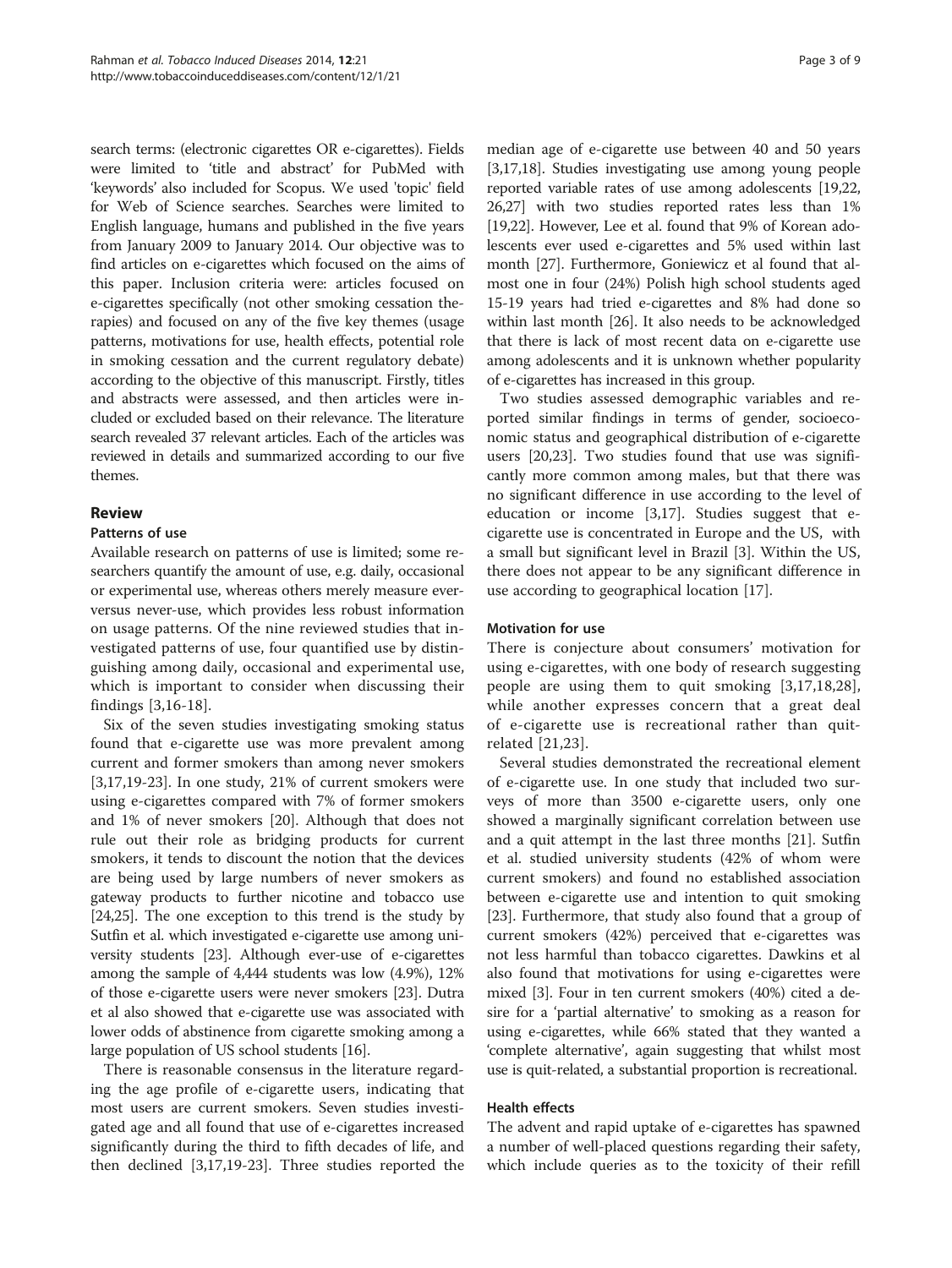fluids and of vapor, as well as their potential to cause cancer or affect other organ systems beyond the lung.

Eight of the reviewed studies analyzed the health effects of e-cigarettes and two of those measured toxin levels in the vapor. Both detected toxins in vapor, but at levels which were either dramatically lower than those found in tobacco cigarettes or clinically insignificant [[12,13\]](#page-8-0). Goniewicz et al. found that the vapor of all 12 ecigarette brands tested contained at least 9 of the 11 toxic substances measured. When compared to toxicity levels known to be present in tobacco smoke, concentrations of substances in e-cigarette vapor were dramatically lower in e-cigarettes. Levels of nitrosamines were 380-fold lower and acetaldehyde were 450-fold lower in e-cigarettes than conventional tobacco cigarettes. Levels of carcinogenic formaldehyde were only 9-fold lower in e-cigarettes compared to tobacco cigarettes, which the researchers deemed 'comparable' to cigarette smoke [[12\]](#page-8-0). The other study looking at toxins in vapor was funded in most part by the American National Vapers' Club (a possible conflict of interest) also found the vapor of all 4 brands tested contained at least 5 of the 7 toxic chemicals measured. However, levels of these substances were deemed to be clinically insignificant and led to 'no discernible health impacts' of the endpoints investigated.

Neither study investigating the effects of e-cigarettes on lung function suggested that they had any adverse effects [[29,30\]](#page-8-0). The study by Flouris et al. found no degree of airflow obstruction, as measured by  $FEV<sub>1</sub>/FVC$  ratio, after both active and passive exposure to e-cigarette vapor [\[30](#page-8-0)]. The other study found that smoking an ecigarette causes no airway obstruction, whereas cigarette smoking causes mild airway obstruction and a small increase in lung inflammation that lasts less than an hour [[29\]](#page-8-0). Conversely, a study by Vardavas et al found that airway resistance and airway impedance increased among a group of e-cigarette users compared with a control group after 5 minutes of use, while the fraction of expired nitrous oxide also declined in that group compared to controls [\[31](#page-8-0)]. The fraction of expired nitrous oxide is important because it is implicated in the pathophysiology of airways diseases associated with smoking, and so lower expired levels imply higher residual levels in the airways to promote this pathogenesis. Although those changes were statistically significant, they only measured short-term parameters which were not clinically significant [[31\]](#page-8-0).

There is conjecture within a limited body of research regarding the cytotoxicity and cancer-causing ability of e-cigarette refill solutions and vapor. One study, by Bahl et al, showed some e-cigarette refill solutions to be either moderately or highly cytotoxic to a variety of cell types [[32\]](#page-8-0). Embryonic and newborn stem cells were

found to be more sensitive to those cytotoxic effects than differentiated adult fibroblasts, to a degree that researchers deemed would be enough to cause embryonic loss or developmental defects in pregnancy [\[32\]](#page-8-0). Consistent with findings in other studies of toxic substances in refill solutions, those results were deemed not to be due to nicotine or humectant content, but rather were correlated with the variety and concentrations of chemicals that flavor the solutions [[32\]](#page-8-0). Contrary to those findings, a study by Romagna et al showed that e-cigarette vapor was not cytotoxic [\[4](#page-7-0)]. However, that study was funded by an e-cigarette manufacturer to test its own products, making the results highly questionable.

## Smoking cessation

There are two key issues to assess with regard to smoking cessation. Firstly, whether people are using e-cigarettes to quit smoking, and secondly whether they are effective for that purpose. As foreshadowed, it has already been established that some e-cigarette use is recreational [[17,33](#page-8-0)], but a larger proportion of the users are inhaling with an intention to quit smoking. Two studies reported the proportion of users attempting to quit, which ranged from 60% to 76% [[3,](#page-7-0)[17](#page-8-0)]. Among those intending to quit smoking, only very small numbers of participants claimed to be using the devices as an alternative in settings where smoking is banned [[3](#page-7-0)[,15,24\]](#page-8-0).

All of the studies investigating e-cigarettes for smoking cessation have demonstrated they may be effective both in aiding quit attempts and reducing the number of cigarettes smoked [[3,9,](#page-7-0)[17,18,28\]](#page-8-0). Two randomized controlled trials (RCTs) demonstrated favorable quit rates among users of nicotine-containing e-cigarettes when compared to either placebo or other nicotine replacement therapies (NRT) [\[9,](#page-7-0)[28\]](#page-8-0). One RCT found that 11% participants achieved abstinence from tobacco smoking at 12 months using nicotine e-cigarettes compared to 4% participants who used placebo; while the other RCT found that 7% participants achieved complete abstinence at 6 months compared to 6% participants using nicotine patches and 4% participants with placebo devices. In one study, abstinence was defined as complete self-reported abstinence from tobacco smoking - not even a puff - together with an exhaled carbon monoxide (eCO) concentration of ≤7 ppm [[28\]](#page-8-0). In the other study, abstinence was defined as self-reported abstinence over the whole sixmonth follow-up period, allowing ≤5 cigarettes in total and verified by an eCO of  $\leq 10$  ppm [[9\]](#page-7-0). Two further online, cross-sectional cohort studies also indicated an effective role of e-cigarettes for smoking cessation [\[3](#page-7-0)[,18](#page-8-0)]. In one survey among the first-time e-cigarette buyers intending to quit, 31% had abstained completely from smoking at 6 months, while in the second study, 50% of current smokers stated that e-cigarettes had 'very much'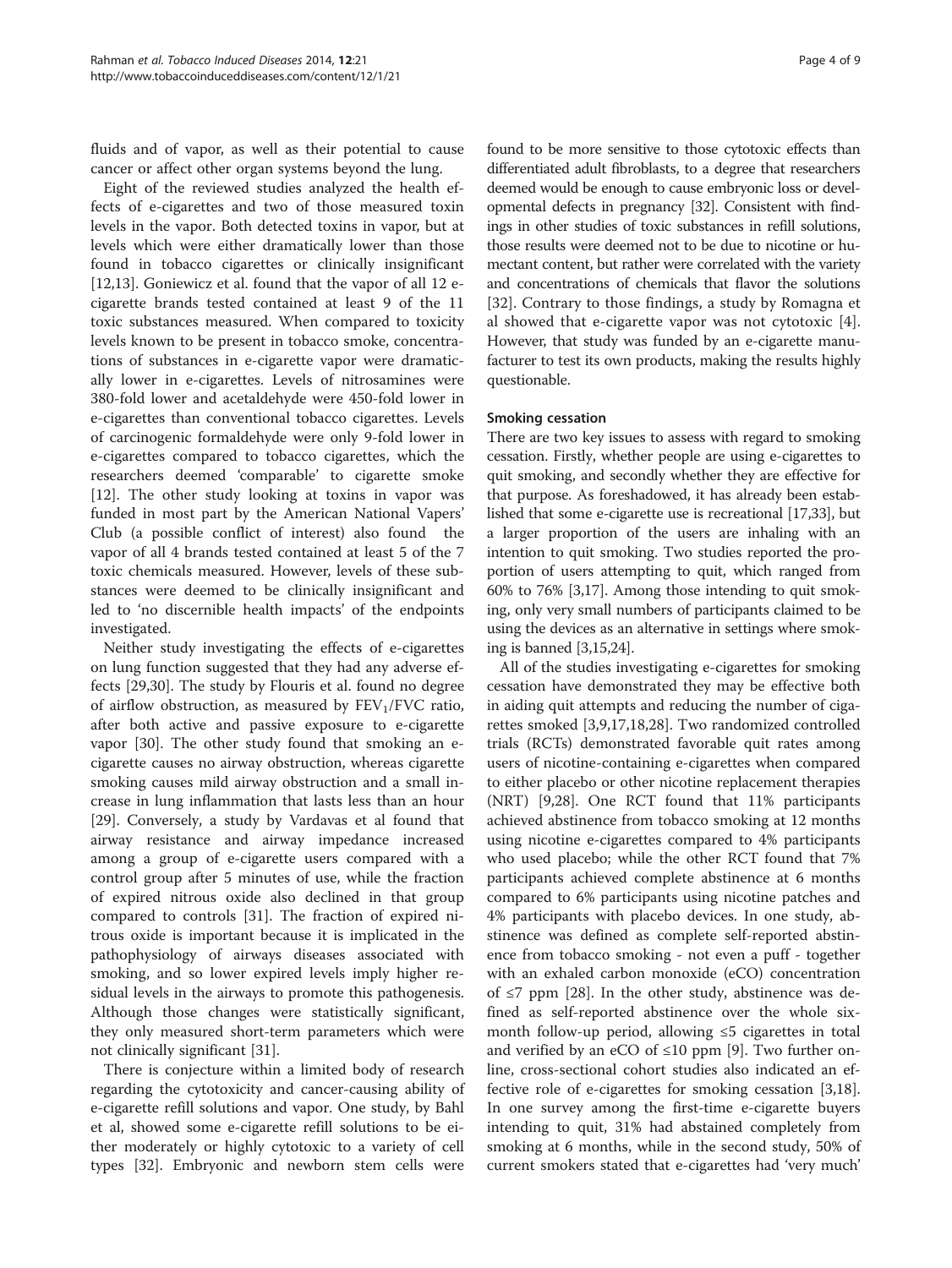helped them to quit while only 4% stated that it did not help. Those are similar to findings of an earlier study by Etter et al investigating similar endpoints [\[17\]](#page-8-0). Those findings collectively demonstrate that when compared to existing smoking cessation aids, e-cigarettes perform comparably and may well have an effective role in smoking cessation and tobacco harm reduction.

E-cigarettes have also been shown to help reducing the number of cigarettes smoked by users who were unable to quit completely, or who were not intending to quit [[17,18,28\]](#page-8-0). In one study, 23% of e-cigarette users reduced the number of cigarettes they smoked by more than half at 3 months [[28](#page-8-0)]. In another study 67% claimed that they had reduced the number of cigarettes per day to some degree [\[18\]](#page-8-0). In the third study, 92% of former smokers said that e-cigarettes helped them reducing their daily cigarette consumption [[17](#page-8-0)].

One of the controversial issues surrounding e-cigarettes' effectiveness in smoking cessation is whether dual use of the devices along with tobacco cigarettes helps attenuate a nicotine addiction, or whether it only serves to perpetuate it [[9](#page-7-0)[,18,28](#page-8-0)]. On the issue of dual use of e-cigarettes and traditional cigarettes, Bullen et al found that smokers who intended to quit smoking but relapsed and continued using e-cigarettes had a significant reduction of tobacco cigarette consumption, leading them to believe that, just as dual use of nicotine replacement therapy and cigarettes is known to promote subsequent quit attempts, e-cigarettes may fulfil the same role [[9](#page-7-0)]. Another study found that dual use of the two products by smokers, not necessarily intending to quit, resulted in a 31% abstinence rate at 6 months, suggesting that e-cigarettes could indeed act to attenuate nicotine addiction rather than perpetuate it [[18](#page-8-0)]. On the other hand, Caponnetto et al found that dual users of e-cigarettes and tobacco who successfully quit were more likely to relapse, whereas those using e-cigarettes exclusively were more likely to remain abstinent [\[28\]](#page-8-0). Similarly, Lee et al found that adolescents who tried to quit smoking were more likely to use e-cigarettes but less likely to abstain entirely, suggesting that even if the devices do not promote a complete quit attempt, they may result in harm reduction by reducing the number of cigarettes smoked [\[27\]](#page-8-0).

# Regulation

Regulatory authorities are in the process of reviewing the limited evidence available on e-cigarettes in order to make decisions on legislation, which will strongly influence the development of the e-cigarette market. In the US, the Food and Drug Administration (FDA) attempted initially to regulate e-cigarettes as drug-delivery devices [\[34\]](#page-8-0). However, this was blocked by lawmakers because the products made no therapeutic claim, arguing they should instead be regulated as tobacco products because they contained tobacco-derived nicotine [\[15\]](#page-8-0). Consequently, the FDA is

now planning to regulate e-cigarettes as tobacco products, with limitations on online sales, sales to minors and advertising as well as imposing manufacturing quality control standards. The FDA released an amended rule encompassing e-cigarettes for public comment in Autumn 2013. During that period of regulatory wrangling, the absence of limitations facilitated e-cigarette companies to become a \$2 billion industry in US [\[6](#page-7-0)].

The issue of the source of nicotine was raised in that debate because synthetic and tobacco plant-derived nicotine are treated differently from a legal perspective. Using the example of the US, products containing synthetic nicotine are either regulated as pharmaceutical products (and thus subject to the same standards required for therapeutic drug approval), or banned from the market if these standards are not met. On the other hand, products containing tobacco plant-derived nicotine and making no therapeutic claim are regulated as tobacco products and subject to the same standards as tobacco cigarettes. This legal nuance further complicates the regulatory debate about e-cigarettes. Since the source of nicotine in the devices is not always clear, this again emphasizes the need for further research into the contents, safety and manufacturing standards of e-cigarettes in order to properly inform regulatory decisions [[15\]](#page-8-0).

Commentary on the regulation of e-cigarettes has been underway in the US, Australia and Europe, where two main schools of thought have emerged. A proregulation group cites concerns including safety, a potential role as bridging and gateway products, and creating another income source for the tobacco industry as reasons for stringent regulation, possibly as therapeutic or drug-delivery devices [\[10](#page-7-0)[,15](#page-8-0),[24,33,35](#page-8-0)]. One group of researchers argues that e-cigarettes have a net negative public health impact because they have not been shown to be better than NRT and pose significant risks in terms of safety and bridging use [\[33](#page-8-0)]. They also argue that smoking cessation aids such as NRT have not created the current smoking cessation trend, rather it has been well-organized government publicity campaigns that have de-normalized and de-glamorized smoking [\[33](#page-8-0)]. While this seems heavy handed, the argument pertaining to net public health impact is pertinent given safety concerns and the prevalence of recreational use [[9\]](#page-7-0).

Another point of contention for the pro-regulation group is that e-cigarettes are yet another tobacco industry marketing ploy. Rather than a strategy designed to offset declining tobacco sales, public health researchers argue e-cigarettes are a vehicle to addict future tobacco consumers, as well as creating a new income stream in the meantime. One in particular argues that by using ecigarettes in this way, the tobacco industry aims to negate the current cessation trend, re-glamorize tobacco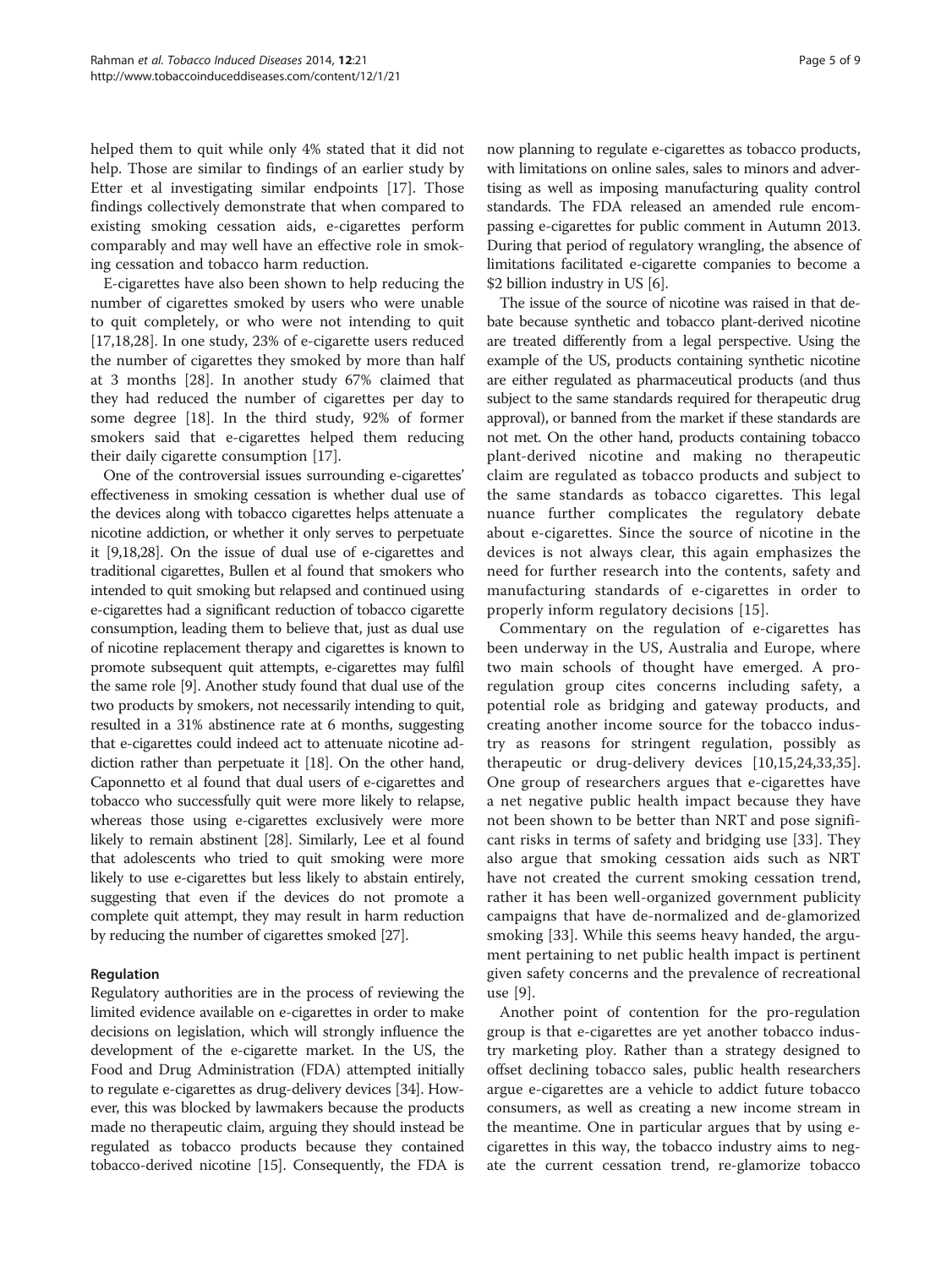and smoking, present nicotine as benign to younger people and re-addict ex-smokers [[10\]](#page-7-0).

A less stringent approach is favored by a compromiseregulation group, which argues that premature overregulation may extinguish a potentially beneficial product before concerns over its harms have been validated or its benefits disproven. These researchers contend that ecigarettes should instead be regulated as tobacco products, subject to the same conditions regarding safety and manufacturing standards, as well as laws regarding sales to minors and advertising, and refute the arguments of the pro-regulation researchers in a number of ways [[8](#page-7-0)[,24,25](#page-8-0),[36\]](#page-8-0).

It is argued that e-cigarettes are not a big tobacco marketing ploy, and that on the contrary, laws banning nicotine products that aren't tobacco or approved therapeutic products actually protect the tobacco industry's dominant market position - a dominance that e-cigarettes may break if they are not regulated out of the market [\[8](#page-7-0)]. Overregulation may also inhibit further product sophistication and innovation, stunting consumer uptake and reducing the potential of e-cigarettes as smoking cessation aid [[24](#page-8-0)]. This group of researchers acknowledges that safety concerns are legitimate, but argues there is not yet any firm evidence to validate them, and consequently a great deal more research is required. On the issue of e-cigarettes as bridging and gateway products, it is conceded that aggressive marketing from big tobacco and other manufacturers may very well facilitate this type of undesirable uptake, and as such they should be subject to the same regulations as tobacco in terms of marketing and advertising [[25](#page-8-0)]. Some of these sentiments may be hazardous, however, particularly regarding safety whereby it is suggested an untested product should be permitted to continue to proliferate unchecked, rather than the status quo whereby a new product is restricted until proven safe.

Reflecting the compromise-regulation approach, the UK government has already approved legislation to have all e-cigarettes regulated as medicines from 2016, with smokers advised to use traditional nicotine replacement therapies instead. Incongruously, this means that the tobacco companies, which already control a considerable amount of e-cigarette production, may eventually supply therapeutic products to the National Health Service (NHS). Indeed, the tobacco industry already does this with some NRT products, a situation which has been criticized for leading to their influence in tobacco policy decision-making by asserting itself as a producer of therapeutics [\[37](#page-8-0)]. Regulatory developments in the EU have progressed independently with a hybrid approach; in February 2014, the European Parliament voted to regulate e-cigarettes as tobacco products but those claiming therapeutic benefit as medicinal devices. This legislation will include a restriction on purchase age to a minimum

of 18, close limitations on advertising and marketing including health warnings on packaging and the imposition of manufacturing standards [\[38](#page-8-0)]. Elsewhere, Brazil, Norway and Singapore, have banned the products altogether [[6](#page-7-0)].

In Australia, the regulatory process has not been subject to the same debate, because the Therapeutic Goods Administration (TGA) essentially banned e-cigarettes at the outset [[39](#page-8-0)]. Legislative discussions have thus been bypassed in favor of safety and control, presumably until further evidence of their potential harms and/or benefits becomes available. The TGA prohibits the importation, supply and sale of goods claiming therapeutic benefit that it has not approved, which applies to e-cigarettes marketed as smoking cessation aids. To cover remaining products, it also bans the sale of goods not containing tobacco that are designed to resemble tobacco products, whether the resemblance is in the product itself or its packaging. However, anecdotal evidence suggests that ecigarettes with different flavors are easily available at different retail shops, even in \$2 shops in Australia. That warrants further investigation for effective implementation of the ban in reality.

## **Discussion**

The most important finding of this review is that the long term health effects of e-cigarettes are unknown. The review further revealed that the substantial majority of e-cigarette users are middle-aged, predominantly male and current smokers. In one study, university students using e-cigarettes were an exception to this trend in that while nearly three quarters were former or current smokers, 12% had not previously smoked compared to other groups. However, there is some evidence of use amongst young people and non-smokers. Reasons for using e-cigarettes are mixed, with most people using them as smoking cessation aids but a significant proportion is using for recreational use. E-cigarettes have demonstrated quit and reduction rates comparable to existing NRTs, although results have been varied and further studies are recommended. Their ability to mitigate withdrawal symptoms, lack of side effects and capacity to closely simulate behavioral and handling process of smoking tobacco cigarettes, appear to benefit users. There is limited evidence to suggest that e-cigarettes are acting as 'gateway' products to introduce non-smokers to smoking. However, there is lack of data on e-cigarette use among adolescents and it is unknown whether the popularity of e-cigarettes has increased in this group.

Evidence regarding the health effects of e-cigarette use was mixed and warrants further investigations. At present, the balance of findings favors the non-toxicity of e-cigarettes' vapor and e-cigarette use was not found to adversely affect lung function in the short term. Toxic substances have been found in e-cigarettes but at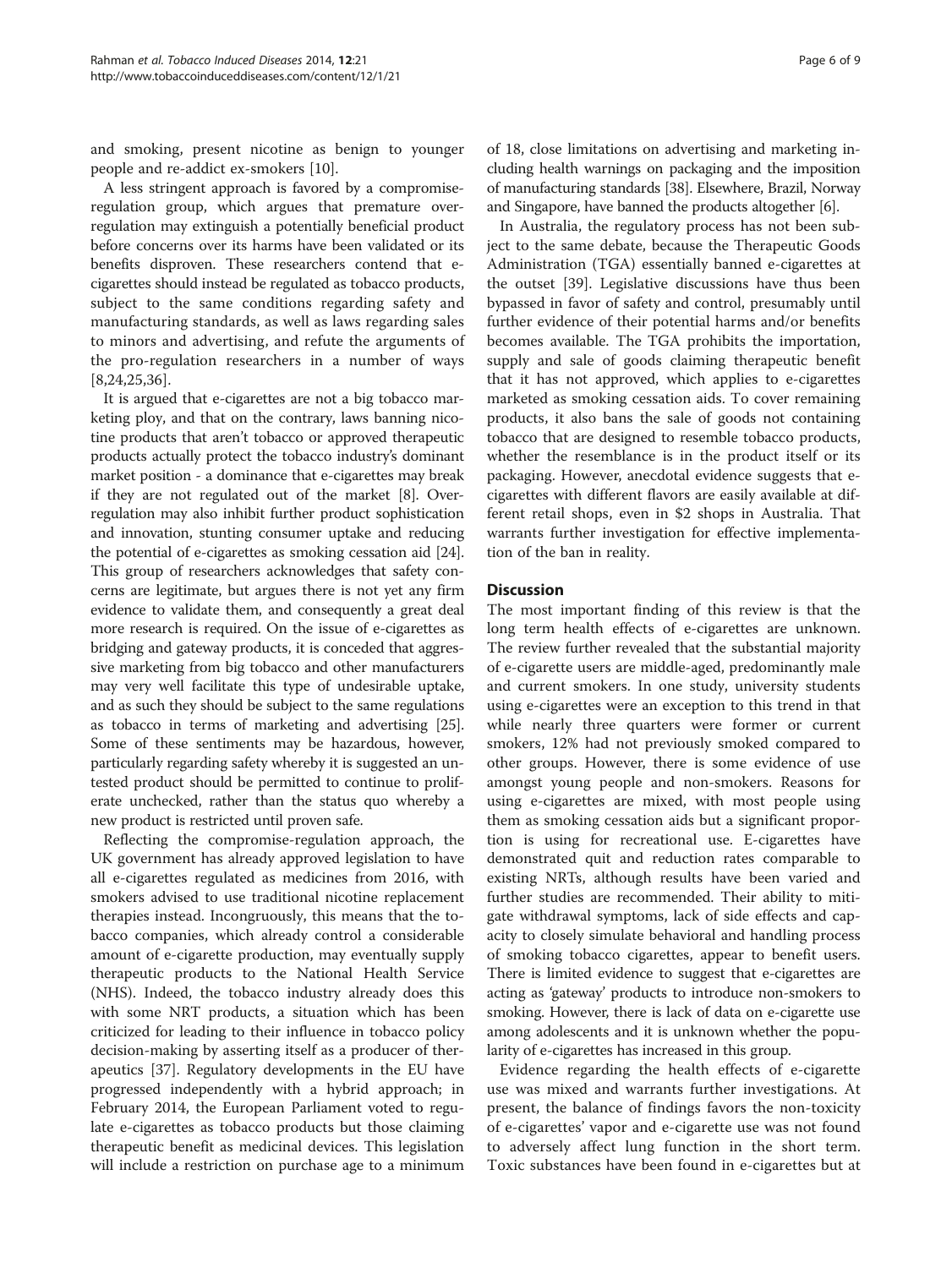far lower levels than in traditional cigarettes. However, serious questions remain regarding their effect on important endpoints including cytotoxicity and long term health effects. This limited amount of safety research emphasizes the need for further investigation into the health effects of e-cigarettes, particularly the long term health effects.

Profiling users and usage patterns of e-cigarettes is an important first step in investigating the e-cigarette phenomenon and has major implications for public health programs and regulatory agendas. For example, evidence of use among people who have never smoked and adolescents gives weight to the bridging and gateway product concepts argued by several public health researchers [[15,24\]](#page-8-0). These terms refer to the phenomena of current smokers using e-cigarettes merely to perpetuate their habit in settings where smoking has been banned (bridging) and the initiation of nicotine and tobacco addictions amongst people who have never smoked (gateway) [\[15,24\]](#page-8-0). However the bridging product may indeed help to reduce daily cigarette use, so should not be viewed unfavorably. Apart from the very small number of university students using e-cigarettes, who never smoked before, e-cigarettes did not appear to be acting as gateway products. The prevalence of recreational use of e-cigarettes gives some credence to the argument of one public health expert that e-cigarettes may be "re-glamorising" smoking amongst vulnerable population groups [[10,](#page-7-0)[24\]](#page-8-0).

E-cigarette's potential as smoking cessation aids could tip the risk-benefit ratio in their favor. If scientific evidence proves that that they are effective in smoking cessation - and on the proviso that safety concerns are properly addressed through further investigations - the public health value of e-cigarettes may yet prove to be substantial. One of the controversial issues surrounding ecigarettes' effectiveness in smoking cessation is whether dual use of the devices along with tobacco cigarettes helps attenuate a nicotine addiction, or whether it only serves to perpetuate it [[9,](#page-7-0)[18,28](#page-8-0)]. Results relating to the dual use of e-cigarettes and traditional cigarettes assisting in abstinence and reduction in smoking have led some researchers to conclude that, just as dual use of NRT and cigarettes is known to promote subsequent quit attempts, e-cigarettes may fulfil the same role. This also appears to suggest that e-cigarettes may attenuate nicotine addiction rather than perpetuate it [\[18\]](#page-8-0).

The studies we reviewed which investigated e-cigarettes for smoking cessation demonstrated that they could be effective in aiding quit attempts and reducing the number of cigarettes smoked [\[3,9](#page-7-0)[,17,18,28\]](#page-8-0). Variability in rates of smoking cessation and reduction between studies may reflect differing levels of nicotine in e-cigarettes of different brands and batches, as well as variability in the amount of

nicotine extracted by different users based on nuances of usage technique [[40\]](#page-8-0). The study by Goniewicz et al. compared vapors of sixteen e-cigarette brands/models which were chosen based on their popularity in Polish, UK and US markets. Analyses showed that total nicotine in the vapor produced by a given series of puffs varied from 0.5–15.4 mg. The study also found that, on average, only 50-60% of the nicotine contained in each cartridge was actually vaporized [\[40](#page-8-0)].

Several plausible explanations for e-cigarettes' apparent effectiveness in aiding smoking cessation and reduction have been elucidated [\[3,](#page-7-0)[17,28\]](#page-8-0). First, they may mitigate withdrawal symptoms, which is a highly valuable effect given that overcoming withdrawal symptoms are known to be centrally implicated in a smoker's ability to achieve and maintain abstinence [\[3\]](#page-7-0). Secondly, e-cigarettes have not at this stage been associated with significant side effects [[3](#page-7-0)[,31](#page-8-0)]. Thirdly, studies suggest that there may be a behavioral component to the devices' apparent effectiveness in aiding smoking cessation; physical handling and manipulation of a similar device, and the ability to respond to conditioned smoking cues, may be factors in attenuating craving for tobacco cigarettes [[17,28\]](#page-8-0). Studies found that when comparing nicotine and non-nicotine e-cigarettes both were equally effective in reducing tobacco cigarette consumption though those with nicotine performed better in terms of attenuating withdrawal symptoms, reinforcing the likelihood that this behavioral component may be a significant factor [[17,28\]](#page-8-0).

E-cigarettes may, therefore, be able to either perpetuate or attenuate nicotine addiction, depending on whether users are motivated to quit or just use them recreationally [[14,21,23](#page-8-0),[35\]](#page-8-0). E-cigarettes may be an effective smoking cessation aid for those intending to quit smoking but also be used as bridging products which perpetuate users' addiction to tobacco. It is this aspect of e-cigarette use that is of growing concern from a public health perspective and has serious implications for the regulation of e-cigarettes [\[10,](#page-7-0)[24,36](#page-8-0)].

Findings from this review regarding user profiles and effectiveness as cessation aids should be used to inform regulatory decisions determining the future of e-cigarettes. Current debate about their regulation falls into two paradigms. One argues for strict regulation, similar to the way therapeutic products are governed. The other puts forward a compromised approach that ensures users' safety while permitting commercial availability and ongoing product sophistication while their potential harms and benefits are further investigated [\[8,10\]](#page-7-0). The argument for compromised regulation is based on the assumption that e-cigarettes currently have a net positive public health impact [\[8\]](#page-7-0). Given that some e-cigarette use is recreational and safety concerns persist, it can be argued that e-cigarettes do not yet have a net positive public health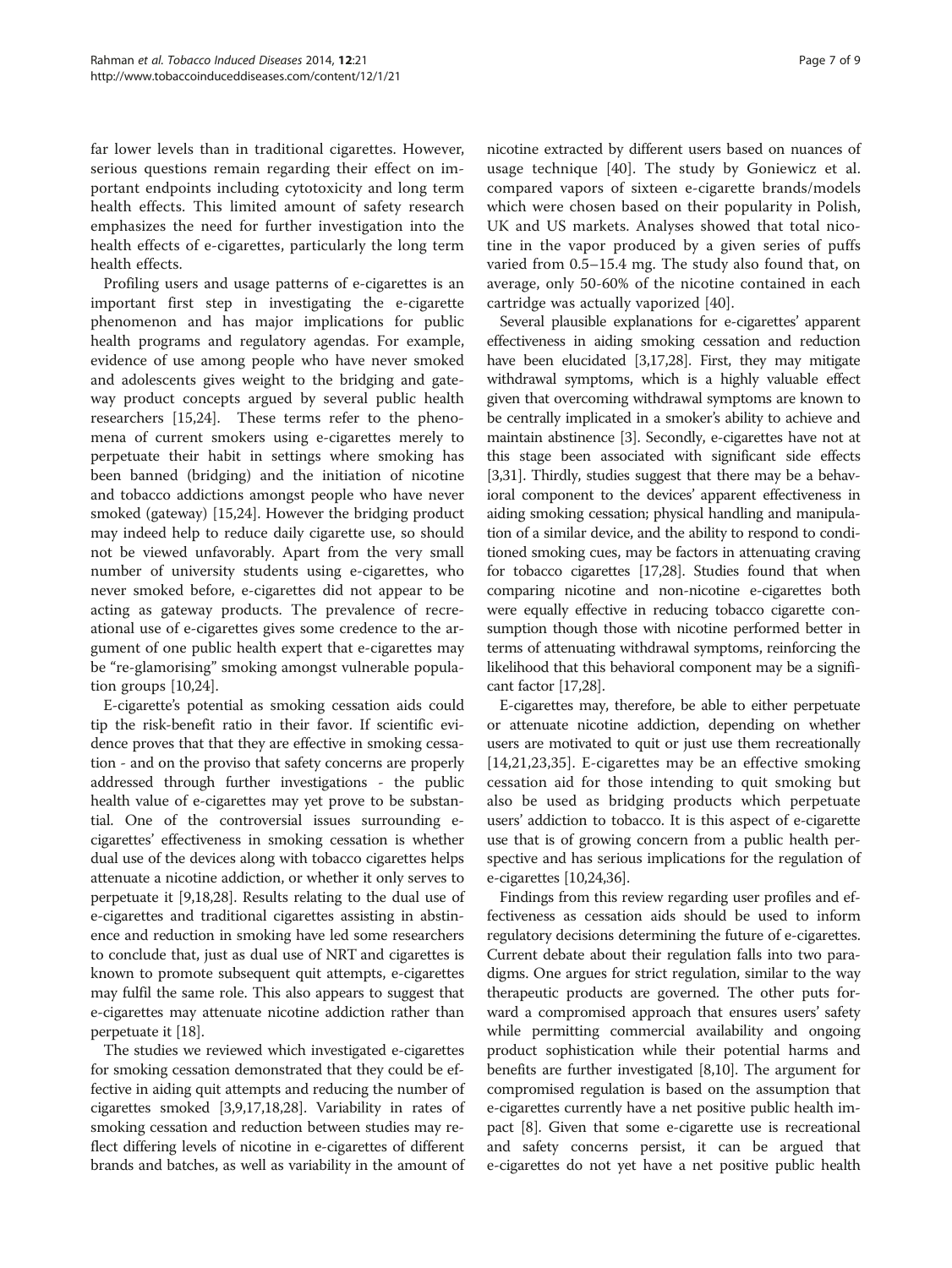<span id="page-7-0"></span>impact. It is possible that e-cigarettes are initiating or perpetuating more nicotine addictions than they are attenuating. Therefore, a regulatory agenda which controls those negative use trends while permitting use for cessation, appears to make sense. Regulation then needs to control the drivers of negative use (i.e. non-quit related recreational use), such as low cost, widespread availability and unfettered marketing [9[,12,13,25](#page-8-0)]. Since sales of e-cigarettes have been shown to be sensitive to price changes, policies increasing e-cigarette retail prices (such as limiting rebates, discounts and coupons and imposing tax on ecigarettes), could potentially lead to significant reductions in e-cigarette sales [[41](#page-8-0)].

Currently e-cigarettes are thought to be more expensive than tobacco in developing countries and so are viewed as more of a luxury product [\[42\]](#page-8-0). Two scenarios cause concern in this setting. Firstly, if e-cigarettes are shown to act as gateway products and their prices subsequently rise, they may promote further tobacco smoking initiation once e-cigarettes become unaffordable, as research shows price is a key factor in tobacco product initiation in developing countries [\[43\]](#page-8-0). Secondly, if e-cigarettes are shown to be safe alternatives to smoking that do not promote subsequent tobacco cigarette use, their higher prices may act as a disincentive for tobacco smokers to switch to a safer alternative. However, these are speculative scenarios and only highlight the need for further investigation into the use of the devices and pricing in developing countries.

## Limitations

Similar to other narrative reviews, this review had a number of limitations. Studies were selected to provide a comprehensive overview on the issues relating to e-cigarettes focusing on our objectives. As it was not a systematic review paper, it is possible that some key studies have been missed and selection biasness cannot be avoided. We tried to minimize these issues by following a specific search strategy unlike other narrative reviews. Quality of the selected studies was not assessed as that was beyond the scope of the review.

## Conclusions

Our overview of the literature on e-cigarettes has illuminated key areas of interest including their patterns of use, health effects, effectiveness for smoking cessation and regulatory issues. The cytotoxicity and long term health effects of e-cigarettes are unknown. Nevertheless the e-cigarette market continues to expand, largely driven by middle-aged smokers who claim to be using ecigarettes in an attempt to reduce or quit smoking. Ecigarettes may have some potential as smoking cessation aids and, in the researchers' view, should therefore be subject to further research and regulation similar to other nicotine replacement therapies.

#### **Abbreviations**

E-cigarettes: Electronic cigarettes; NRT: Nicotine replacement therapy; FDA: United States Food and Drug Administration; TGA: Australian Government Therapeutic Goods Administration.

#### Competing interests

The authors declare that they have no competing interests.

#### Authors' contributions

MAR and LWC were involved in conception of the project. MAR led the design of the study, provided guidance to NH for searching literature. MAR and NH conducted the reviews and analyzed the data. MAR, NH and LWC were involved in early drafts of the manuscript. MAR, AW and LWC critically reviewed the manuscript. All authors read and approved the final manuscript.

#### Authors' information

MAR is a public health specialist and a physician, who is working as a Senior Research Fellow at The Cardiovascular Research Centre (CvRC) and St Vincent's Centre for Nursing Research (SVCNR), Australian Catholic University Melbourne. He has a strong track record on tobacco research, both in developed and developing countries, specifically focusing on epidemiology. NH is a final year MD student from the University of Melbourne and worked at CvRC on this project as part of his 'scholarly selective' research project component of his course. AW is a cardiologist at St Vincent's Hospital Melbourne, and Principal Research Fellow & Reader, Department of Medicine at the University of Melbourne. LWC is Professor of cardiovascular nursing and Director of CvRC and SVCNR. She is a nurse and clinical health researcher with over 20 years' experience in cardiovascular health and research. Her other research expertise includes women and cardiovascular disease, cardiovascular risk assessment and prevention, as well as models of care around cardiovascular diseases.

#### Author details

<sup>1</sup>St Vincent's Centre for Nursing Research (SVCNR), Australian Catholic University, Melbourne, Australia. <sup>2</sup>The Cardiovascular Research Centre (CvRC) Australian Catholic University, Melbourne, Australia. <sup>3</sup>The University of Melbourne, Melbourne, Australia. <sup>4</sup>St Vincent's Hospital, Melbourne, Australia.

#### Received: 1 April 2014 Accepted: 27 October 2014 Published: 15 December 2014

#### References

- 1. Foulds J, Veldheer S, Berg A: Electronic cigarettes (e-cigs): views of aficionados and clinical/public health perspectives. Int J Clin Pract 2011, 65(10):1037–1042.
- 2. Riker CA, Lee K, Darville A, Hahn EJ: E-cigarettes: promise or peril? Nurs Clin North Am 2012, 47(1):159–171.
- 3. Dawkins L, Turner J, Roberts A, Soar K: 'Vaping' profiles and preferences: an online survey of electronic cigarette users. Addiction 2013, 108(6):1115–1125.
- 4. Romagna G, Allifranchini E, Bocchietto E, Todeschi S, Esposito M, Farsalinos KE: Cytotoxicity evaluation of electronic cigarette vapor extract on cultured mammalian fibroblasts (ClearStream-LIFE): comparison with tobacco cigarette smoke extract. Inhal Toxicol 2013, 25(6):354–361.
- 5. Noel JK, Rees VW, Connolly GN: Electronic cigarettes: a new 'tobacco' industry? Tob Control 2011, 20(1):81.
- 6. Bialous SA, Sarma L: Electronic cigarettes and smoking cessation: a quandary? Lancet 2014, 383(9915):407–408.
- 7. Varkey B: Electronic cigarettes: the good, the bad and the unknown. Curr Opin Pulm Med 2014, 20(2):125–126.
- 8. Etter JF: Should electronic cigarettes be as freely available as tobacco? Yes. BMJ 2013, 346:f3845.
- 9. Bullen C, Howe C, Laugesen M, McRobbie H, Parag V, Williman J, Walker N: Electronic cigarettes for smoking cessation: a randomised controlled trial. Lancet 2013, 382(9905):1629–1637.
- 10. Chapman S: Should electronic cigarettes be as freely available as tobacco cigarettes? No. BMJ 2013, 346:F3840.
- 11. Etter JF: Commentary on Goniewicz et al. (2014): if wisely regulated, electronic cigarettes can make cigarettes obsolete. Addiction 2014, 109(3):508–509.